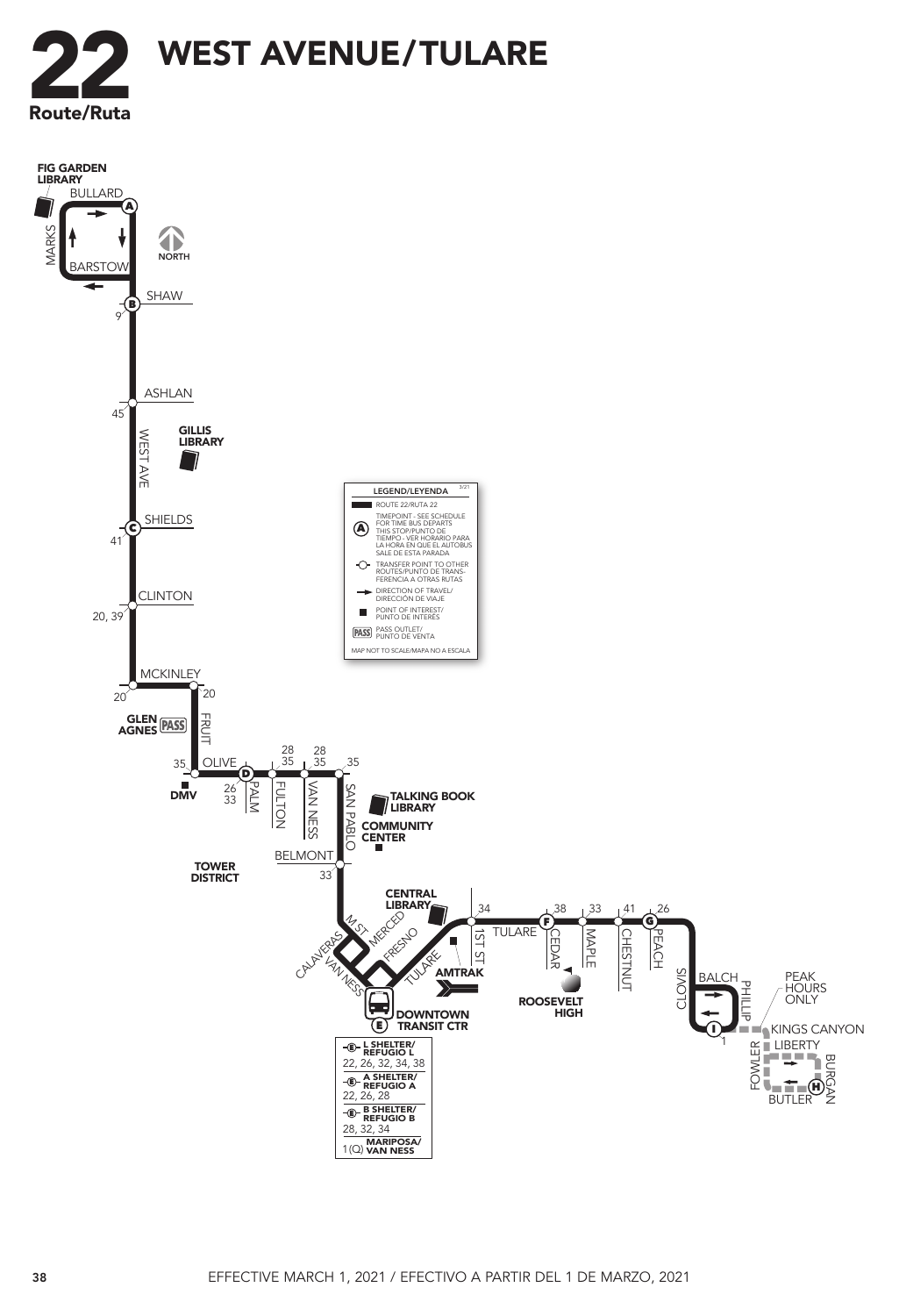## **222 WEST AVE/TULARE** Southbound/En direccion sure

WEEKDAYS/DÍAS DE SEMANA

| WEST<br><b>BULLARD</b>   | <b>WEST</b><br>SHAW | WEST<br><b>SHIELDS</b>   | OLIVE<br>VAN NESS        | <b>SHELTER</b><br>L       | <b>TULARE</b><br>CEDAR              | <b>TULARE</b><br>PEACH                  | <b>BURGAN</b><br><b>BUTLER</b> | <b>CLOVIS</b><br><b>KINGS</b><br>CANYON |
|--------------------------|---------------------|--------------------------|--------------------------|---------------------------|-------------------------------------|-----------------------------------------|--------------------------------|-----------------------------------------|
| ◉                        | ◉                   | $\mathbf{\copyright}$    | $\bm{\mathsf{\Theta}}$   | $\textcircled{\small{1}}$ | $\bm{\mathop{\mathrm{\mathbb{E}}}}$ | $\textcircled{\scriptsize{\textbf{0}}}$ | $\bm \Theta$                   | $\textcircled{\small{1}}$               |
|                          | $\qquad \qquad -$   | $\overline{\phantom{a}}$ |                          | 5:55                      | 6:03                                | 6:07                                    | $\overline{a}$                 | 6:12                                    |
|                          | $\overline{a}$      | $\overline{\phantom{a}}$ | $\overline{\phantom{a}}$ | 6:10                      | 6:20                                | 6:25                                    | 6:34                           | 6:40                                    |
| 5:57                     | 6:01                | 6:07                     | 6:21                     | 6:35                      | 6:44                                | 6:51                                    | 7:01                           | 7:10                                    |
| 6:35                     | 6:38                | 6:44                     | 6:55                     | 7:10                      | 7:20                                | 7:25                                    | 7:34                           | 7:40                                    |
| 7:05                     | 7:09                | 7:15                     | 7:29                     | 7:45                      | 7:55                                | 8:02                                    | Щ,                             | 8:13                                    |
| 7:35                     | 7:39                | 7:45                     | 7:59                     | 8:15                      | 8:25                                | 8:32                                    | $\overline{a}$                 | 8:43                                    |
| 8:05                     | 8:09                | 8:15                     | 8:29                     | 8:45                      | 8:55                                | 9:02                                    | --                             | 9:13                                    |
| 8:35                     | 8:39                | 8:45                     | 8:59                     | 9:15                      | 9:25                                | 9:32                                    |                                | 9:43                                    |
| 9:05                     | 9:09                | 9:15                     | 9:29                     | 9:45                      | 9:55                                | 10:02                                   | --                             | 10:13                                   |
| 9:35                     | 9:39                | 9:45                     | 9:59                     | 10:15                     | 10:25                               | 10:32                                   | --                             | 10:43                                   |
| 10:05                    | 10:09               | 10:15                    | 10:29                    | 10:45                     | 10:55                               | 11:02                                   | --                             | 11:13                                   |
| 10:35                    | 10:39               | 10:45                    | 10:59                    | 11:15                     | 11:25                               | 11:32                                   |                                | 11:43                                   |
| 11:05                    | 11:09               | 11:15                    | 11:29                    | 11:45                     | 11:56                               | 12:05                                   | Ξ.                             | 12:13                                   |
| 11:35                    | 11:39               | 11:45                    | 11:59                    | 12:15                     | 12:26                               | 12:35                                   | $\overline{\phantom{a}}$       | 12:43                                   |
| 12:05                    | 12:09               | 12:15                    | 12:29                    | 12:45                     | 12:56                               | 1:05                                    | --                             | 1:13                                    |
| 12:35<br>1:05            | 12:39<br>1:09       | 12:45<br>1:15            | 12:59<br>1:29            | 1:15<br>1:45              | 1:26<br>1:56                        | 1:35<br>2:05                            | Ξ.                             | 1:43<br>2:13                            |
| 1:35                     | 1:39                | 1:45                     | 1:59                     | 2:15                      | 2:25                                | 2:32                                    |                                | 2:40                                    |
| 2:05                     | 2:09                | 2:15                     | 2:29                     | 2:45                      | 2:56                                | 3:05                                    | --                             | 3:13                                    |
| 2:35                     | 2:39                | 2:45                     | 2:59                     | 3:15                      | 3:26                                | 3:35                                    | --                             | 3:43                                    |
| 3:05                     | 3:09                | 3:15                     | 3:29                     | 3:45                      | 3:56                                | 4:05                                    | --                             | 4:13                                    |
| 3:35                     | 3:39                | 3:45                     | 3:59                     | 4:15                      | 4:26                                | 4:35                                    | $\overline{a}$                 | 4:43                                    |
| 4:05                     | 4:09                | 4:15                     | 4:29                     | 4:45                      | 4:56                                | 5:05                                    | --                             | 5:13                                    |
| 4:35                     | 4:39                | 4:45                     | 4:59                     | 5:15                      | 5:26                                | 5:35                                    |                                | 5:43                                    |
| 5:03                     | 5:07                | 5:13                     | 5:27                     | 5:40                      | 5:50                                | 5:57                                    | 6:07                           | 6:13                                    |
| 5:35                     | 5:39                | 5:45                     | 5:59                     | 6:15                      | 6:26                                | 6:35                                    | --                             | 6:43                                    |
| 6:05                     | 6:09                | 6:15                     | 6:29                     | 6:45                      | 6:56                                | 7:05                                    | $\overline{a}$                 | 7:13                                    |
| 6:35                     | 6:39                | 6:45                     | 6:59                     | $\overline{\phantom{a}}$  | $-$                                 |                                         |                                |                                         |
| 7:05                     | 7:08                | 7:13                     | 7:22                     | 7:40                      | 7:48                                | 7:54                                    | --                             | 8:05                                    |
| 8:05                     | 8:08                | 8:13                     | 8:22                     | 8:45                      | 8:53                                | 8:59                                    | $-$                            | 9:05                                    |
| 9:15                     | 9:19                | 9:25                     | 9:39                     |                           | $-$                                 |                                         |                                | $\overline{\phantom{a}}$                |
| <b>SAT-SUN/SAB-DOM</b>   |                     |                          |                          |                           |                                     |                                         |                                |                                         |
|                          |                     |                          |                          | 6:45                      | 6:55                                | 7:02                                    | --                             | 7:09                                    |
| $\overline{\phantom{a}}$ | --                  | --                       | $\overline{a}$           | 7:15                      | 7:25                                | 7:32                                    |                                | 7:39                                    |
| 7:05                     | 7:09                | 7:15                     | 7:29                     | 7:45                      | 7:55                                | 8:02                                    |                                | 8:09                                    |
| 7:35                     | 7:39                | 7:45                     | 7:59                     | 8:15                      | 8:25                                | 8:32                                    |                                | 8:39                                    |
| 8:05                     | 8:09                | 8:15                     | 8:29                     | 8:45                      | 8:55                                | 9:02                                    | --                             | 9:09                                    |
| 8:35                     | 8:39                | 8:45                     | 8:59                     | 9:15                      | 9:25                                | 9:32                                    |                                | 9:39                                    |
| 9:05                     | 9:09                | 9:15                     | 9:29                     | 9:45                      | 9:55                                | 10:02                                   | $\qquad \qquad -$              | 10:09                                   |
| 9:35                     | 9:39                | 9:45                     | 9:59                     | 10:15                     | 10:25                               | 10:32                                   |                                | 10:39                                   |
| 10:05<br>10:35           | 10:09<br>10:39      | 10:15<br>10:45           | 10:29<br>10:59           | 10:45<br>11:15            | 10:55<br>11:25                      | 11:02<br>11:32                          | $\overline{a}$                 | 11:09<br>11:39                          |
| 11:05                    | 11:09               | 11:15                    | 11:29                    | 11:45                     | 11:55                               | 12:02                                   | $\overline{a}$<br>--           | 12:09                                   |
| 11:35                    | 11:39               | 11:45                    | 11:59                    | 12:15                     | 12:25                               | 12:32                                   | --                             | 12:39                                   |
| 12:05                    | 12:09               | 12:15                    | 12:29                    | 12:45                     | 12:55                               | 1:02                                    | --                             | 1:09                                    |
| 12:35                    | 12:39               | 12:45                    | 12:59                    | 1:15                      | 1:25                                | 1:32                                    | --                             | 1:39                                    |
| 1:05                     | 1:09                | 1:15                     | 1:29                     | 1:45                      | 1:55                                | 2:02                                    | --                             | 2:09                                    |
| 1:35                     | 1:39                | 1:45                     | 1:59                     | 2:15                      | 2:25                                | 2:32                                    |                                | 2:39                                    |
| 2:05                     | 2:09                | 2:15                     | 2:29                     | 2:45                      | 2:55                                | 3:02                                    | --                             | 3:09                                    |
| 2:35                     | 2:39                | 2:45                     | 2:59                     | 3:15                      | 3:25                                | 3:32                                    | --                             | 3:39                                    |
| 3:05                     | 3:09                | 3:15                     | 3:29                     | 3:45                      | 3:55                                | 4:02                                    | --                             | 4:09                                    |
| 3:35                     | 3:39                | 3:45                     | 3:59                     | 4:15                      | 4:25                                | 4:32                                    |                                | 4:39                                    |
| 4:05                     | 4:09                | 4:15                     | 4:29                     | 4:45                      | 4:55                                | 5:02                                    | --                             | 5:09                                    |
| 4:35                     | 4:39                | 4:45                     | 4:59                     | 5:15                      | 5:25                                | 5:32                                    | --                             | 5:39                                    |
| 5:05                     | 5:09                | 5:15                     | 5:29                     | 5:45                      | 5:55                                | 6:02                                    | --                             | 6:09                                    |
| 5:35                     | 5:39                | 5:45                     | 5:59                     | 6:15                      | 6:25                                | 6:32                                    | --                             | 6:39                                    |
|                          |                     |                          |                          |                           |                                     |                                         |                                | LIGHT TYPE = AM  BOLD TYPE = PM         |